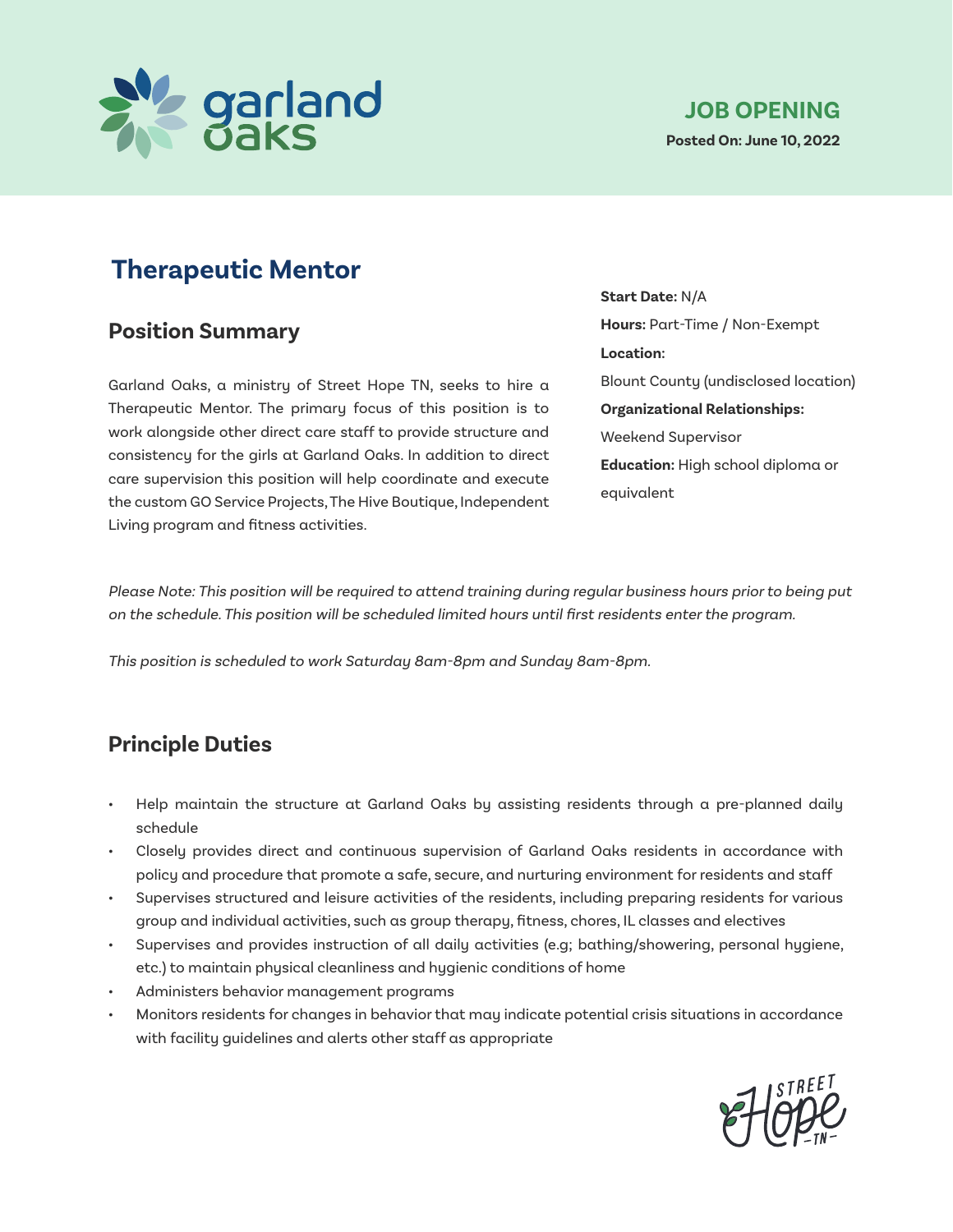

- Intervenes, when necessary, in crisis situations in accordance with policy and procedure guidelines. Submits information to Shift supervisor/Team Leaders on the more serious disciplinary actions and in accordance with facility policy/procedures.
- Reports all observances of unusual behaviors or resident's physical and mental health to Shift supervisor/Team Leader
- Maintain and model appropriate professional boundaries and confidentiality
- Maintaining a clean, tidy, and safe environment
- Work with other staff members to provide structure and consistency
- Maintain timely and effective communication with all staff and supervisors

#### **Program Responsibilities**

- Plan, coordinate and execute GO Service activities for residents with assigned framework, which will teach residents the joy of serving others
- Execute independent living program within assigned framework at Garland Oaks, which will teach residents life skills, social skills, and vocational skills
- Oversee The Hive boutique visits, documenting all resident purchases
- Oversee residents' chore responsibilities (e.g; cleaning, laundry)
- Assist with Garland Oaks therapy dog as needed

#### **Compliance Responsibilities**

- **• Comply with all State and national Standards of Accreditation and Certification**
- **• Prepare for and participate in all reviews, audits and surveys of the agency**
- **• Ensure all activities within the agency conducted within the guidelines and regulation of Federal HIPAA requirements**

### **Education, Experience, Other Qualifications:**

### A. Education

- High school diploma or equivalent
- Knowledge of the Department of Children's Services policies and procedures, at an intermediate level, used daily in the work environment
- Extensive knowledge of best practices in trauma-informed care of information.

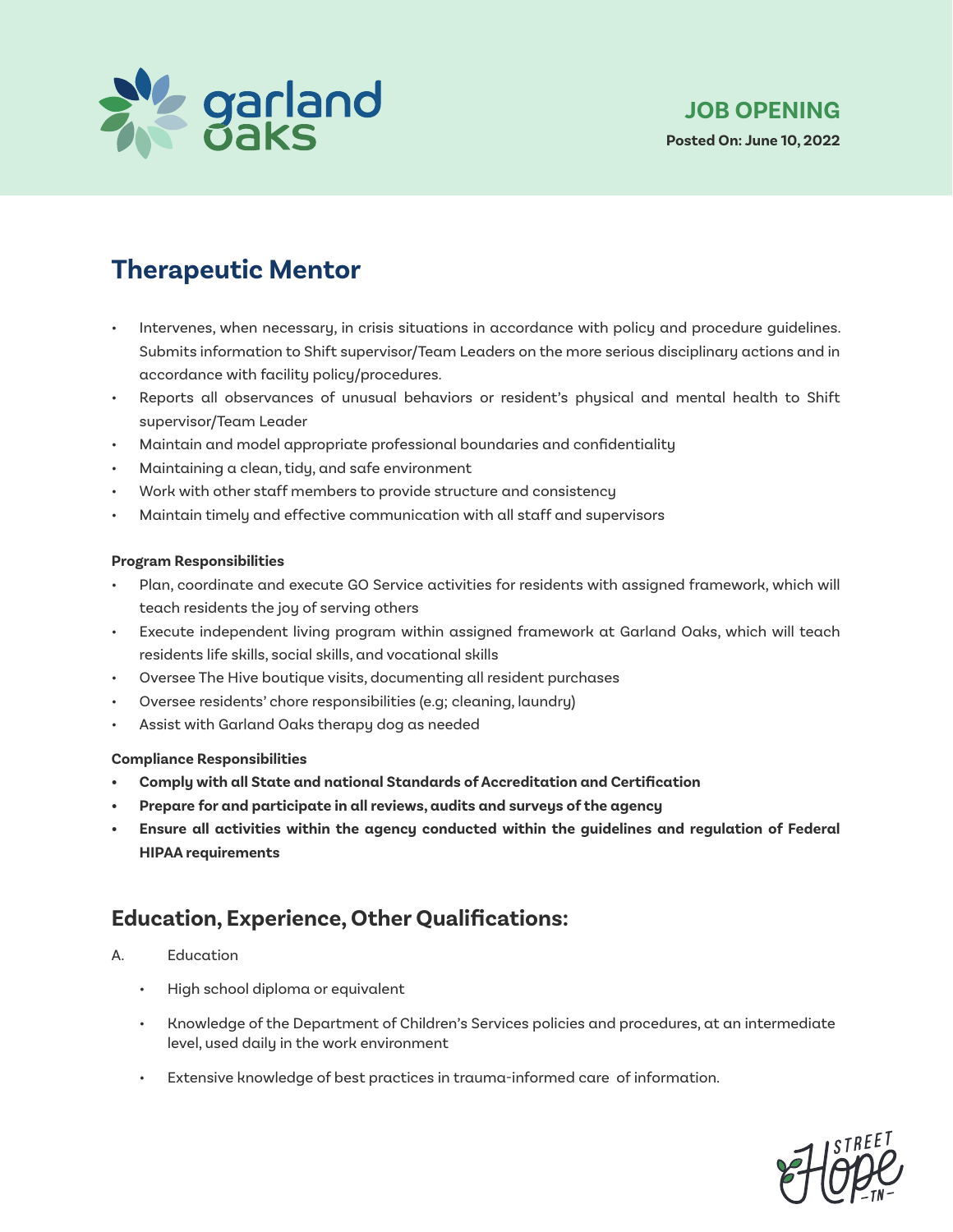

- B. Experience
	- Administrative/Management experience preferred
	- Experience working with youth with emotional and behavioral challenges
	- Experience in crisis prevention, intervention, and conflict resolution skills

#### C. Skills

- Excellent interpersonal skills and the ability to maintain a positive collaborative relationship among staff
- Excellent organizational skills and ability to work under pressure
- Flexible with scheduling according to program needs
- Culturally sensitive in the work environment
- Demonstrate warmth and empathy when working with children and families
- Demonstrate critical thinking, at an intermediate level, in the work environment
- Proficiency with Microsoft Office Suite (Word, Excel, PowerPoint, and Outlook), and other related technologies and programs
- D. Spiritual
	- Deep faith in and abiding walk with Christ, understanding of Biblical principles and of the hope, healing, and redemptive work of Christ
	- Growing spiritual life, with the desire to bring honor and glory to the Lord at Garland Oaks as well as outside the home
	- Agreement with and adherence to our Statement of Faith (The Lausanne Covenant)